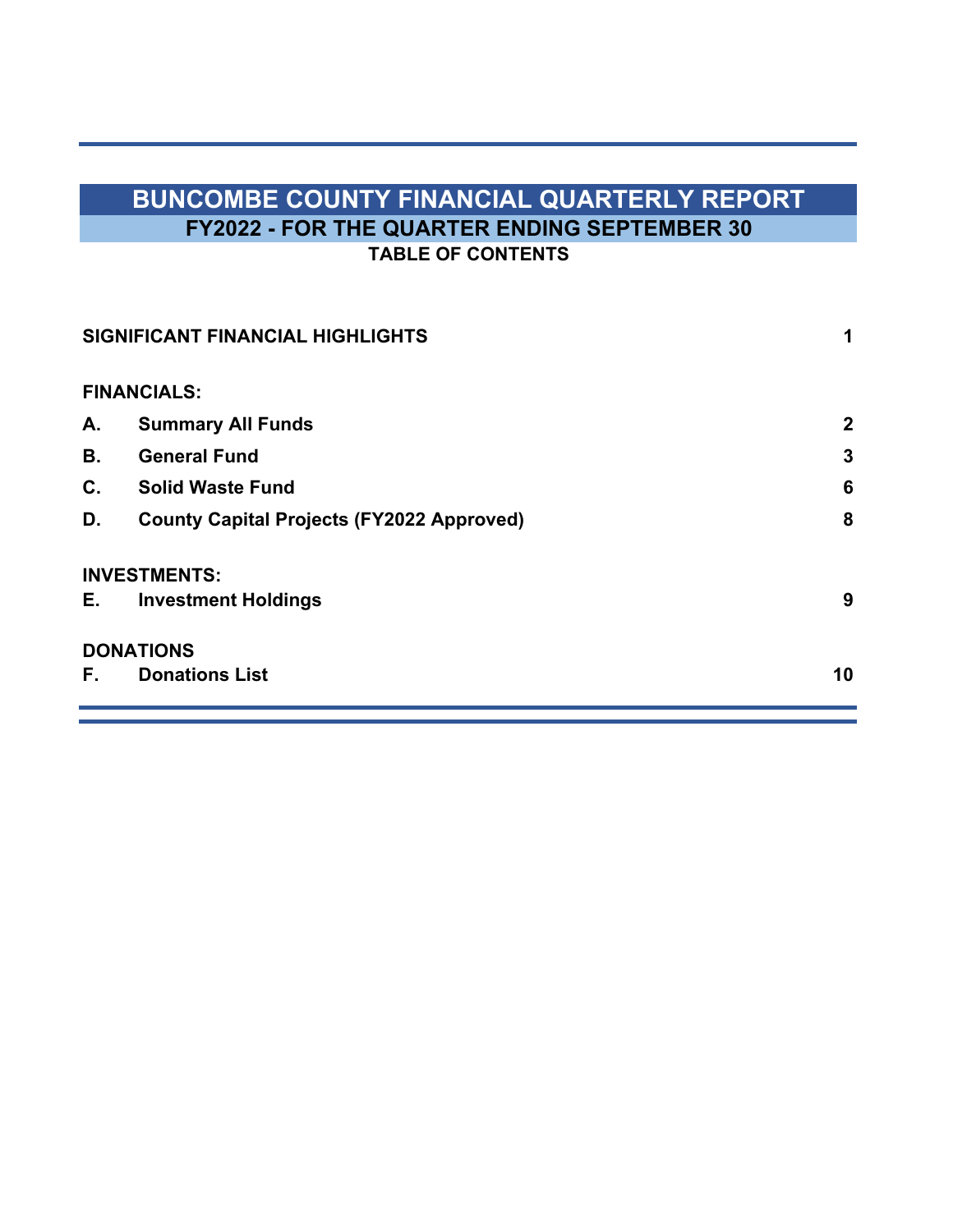## **SIGNIFICANT FINANCIAL HIGHLIGHTS**

The information in this report reflects the financial highlights for Buncombe County through September 30, 2021, which is 25% of the way through the year. This information is unaudited.

General Fund budgeted revenues are \$365.3 million and actual revenues as of September 30 are \$42.9 million or 11.8% of budgeted revenue and compared to last year at the same time, revenues are 7.7% above fiscal year 2021. At the end of first quarter fiscal year 2022, the assumption is that revenues and expenditures will be at 25% of budget, however due to the timing of revenue collection and payment disbursements, this is not the case. The majority of property tax is collected November through January. Additionally, sales tax has a 3‐month lag from the time the transaction occurs until disbursement to the County, so transactions that occurred in July are not be disbursed by the State until mid‐October.

General Fund budget expenditures are \$365.3 million and actual expenditures as of September 30 are \$73.9 million or 20.2% of budget and compared to the same time last year, expenditures are above fiscal year 2021 by 8.1%. At this point, the categories of expenditures are coming in under budget, with the exception of Interfund Transfer which is expected due to the funding of various programs in other funds. There are no areas of concern regarding expenditures compared to budget. Staff will continue to monitor the budget to actual and provide regular reports to the Commissioners.

The Solid Waste Fund which accounts for landfill and transfer station operations is an enterprise fund and operates like a business. The budgeted revenues are \$12.7 million and actual revenues as of September 30 are \$2.44 million or 19.2% of budget and compared to last year at the same time, revenues are below fiscal year 2021 by 21.7%. Since this fund operates like a business, revenues are fee based and dependent upon usage.

Solid Waste budgeted expenditures are \$12.7 million and actual expenditures to date are \$1.4 million or 11.1% of budget and compared to the same time last year, expenditures are below fiscal year 2021 by 9.8%. At this point, all categories of expenditures are coming in under budget and there are no areas of concern regarding expenditures compared to budget.

The County Capital Projects Fund is a multi‐year fund that accounts for County capital projects funded through general government resources and financing that will most likely span multiple years. The projects approved for 2022 have a total budget of \$16.6 million and actual expenditures to date total \$420,491 or 5.7%. Due to the nature of capital projects, a significant portion of expenditures may not occur in the year the budget was established.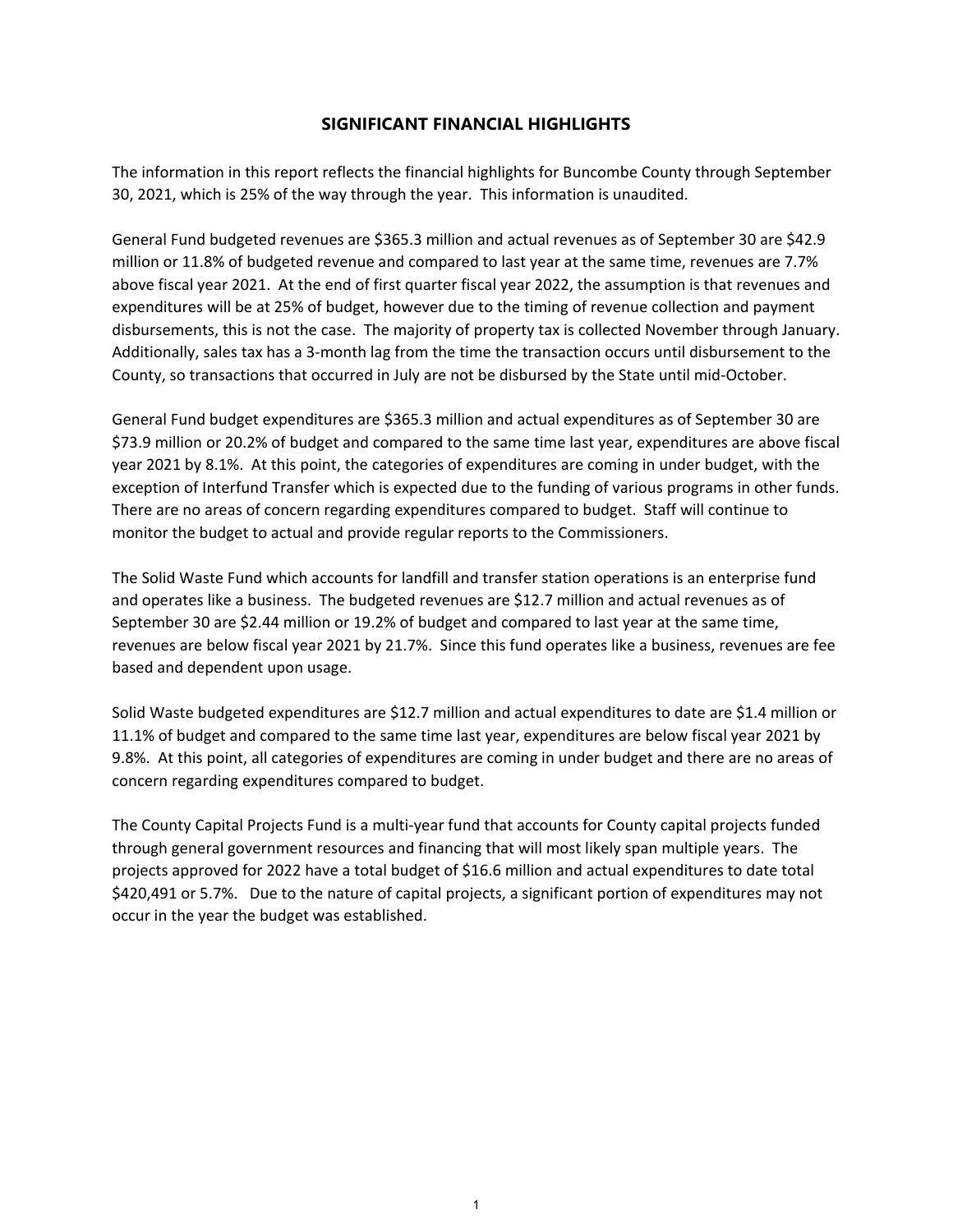| <b>SUMMARY ANNUAL FUNDS</b>                        |                      |                   |             |  |  |  |
|----------------------------------------------------|----------------------|-------------------|-------------|--|--|--|
| <b>FUND</b>                                        | <b>Annual Budget</b> | <b>YTD Actual</b> | % of Budget |  |  |  |
| 100 General Total Revenue                          | (365, 332, 822)      | (42, 997, 475)    | 11.8%       |  |  |  |
| 100 General Total Expense                          | 365,332,822          | 73,966,534        | 20.2%       |  |  |  |
| 120 Air Quality Total Revenue                      | (951, 344)           | (296, 340)        | 31.1%       |  |  |  |
| 120 Air Quality Total Expense                      | 951,344              | 144,567           | 15.2%       |  |  |  |
| 220 Occupancy Tax Total Revenue                    | (30,000,000)         | (6,952,331)       | 23.2%       |  |  |  |
| 220 Occupancy Tax Total Expense                    | 30,000,000           | 3,800,139         | 12.7%       |  |  |  |
| 221 Reappraisal Reserve Fund Total Revenue         | (198, 013)           | (237,000)         | 119.7%      |  |  |  |
| 221 Reappraisal Reserve Fund Total Expense         | 198,013              | 165,094           | 83.4%       |  |  |  |
| 223 911 Total Revenue                              | (1, 269, 343)        | (155, 152)        | 12.2%       |  |  |  |
| 223 911 Total Expense                              | 1,269,343            | 69,517            | 5.5%        |  |  |  |
| 225 ROD Automation Total Revenue                   | (159, 101)           | (47,098)          | 29.6%       |  |  |  |
| 225 ROD Automation Total Expense                   | 159,101              | 40,485            | 25.4%       |  |  |  |
| 226 Register of Deeds Total Revenue                | (400,000)            | (95,004)          | 23.8%       |  |  |  |
| 226 Register of Deeds Total Expense                | 400,000              | 59,638            | 14.9%       |  |  |  |
| 228 Special Taxing Districts Total Revenue         | (56, 741, 373)       | (5,317,998)       | 9.4%        |  |  |  |
| 228 Special Taxing Districts Total Expense         | 56,741,373           | 7,512,157         | 13.2%       |  |  |  |
| 230 Transportation Total Revenue                   | (6, 330, 276)        | (70, 895)         | 1.1%        |  |  |  |
| 230 Transportation Total Expense                   | 6,330,276            | 625,244           | 9.9%        |  |  |  |
| 231 Woodfin PDF Total Revenue                      | (778, 450)           |                   | 0.0%        |  |  |  |
| 231 Woodfin PDF Total Expense                      | 778,450              | 1,280             | 0.2%        |  |  |  |
| 270 Forfeitures Total Revenue                      | (271, 681)           | (13, 276)         | 4.9%        |  |  |  |
| 270 Forfeitures Total Expense                      | 271,681              | 10,813            | 4.0%        |  |  |  |
| 273 School Fines and Forfeitures Total Revenue     | (2,000,000)          | (215, 015)        | 10.8%       |  |  |  |
| 273 School Fines and Forfeitures Total Expense     | 2,000,000            | 118,361           | 5.9%        |  |  |  |
| 276 Representative Payee Total Revenue             | (500,000)            | (100, 972)        | 20.2%       |  |  |  |
| 276 Representative Payee Total Expense             | 500,000              | 77,662            | 15.5%       |  |  |  |
| 466 Solid Waste Total Revenue                      | (12,740,210)         | (2,444,314)       | 19.2%       |  |  |  |
| 466 Solid Waste Total Expense                      | 12,740,210           | 1,407,975         | 11.1%       |  |  |  |
| 469 Inmate Commissary Total Revenue                | (483, 983)           | (117, 286)        | 24.2%       |  |  |  |
| 469 Inmate Commissary Total Expense                | 483,983              | 46,733            | 9.7%        |  |  |  |
| 480 Health and Dental Insurance Total Revenue      | (35, 639, 950)       | (8,406,008)       | 23.6%       |  |  |  |
| 480 Health and Dental Insurance Total Expense      | 35,639,950           | 8,123,671         | 22.8%       |  |  |  |
| 481 LGERS Stabilization Total Revenue              | (250,000)            |                   | 0.0%        |  |  |  |
| 481 LGERS Stabilization Total Expense              | 250,000              | L.                | 0.0%        |  |  |  |
| 482 Medicare Benefits Total Revenue                | (800, 547)           | (11, 100)         | 1.4%        |  |  |  |
| 482 Medicare Benefits Total Expense                | 800,547              | 241,846           | 30.2%       |  |  |  |
| 483 Workers' Compensation Total Revenue            | (646, 821)           |                   | 0.0%        |  |  |  |
| 483 Workers' Compensation Total Expense            | 646,821              | 123,390           | 19.1%       |  |  |  |
| 484 Property and Liability Insurance Total Revenue | (2,863,147)          | (32)              | 0.0%        |  |  |  |
| 484 Property and Liability Insurance Total Expense | 2,863,147            | 82,848            | 2.9%        |  |  |  |

| <b>SUMMARY MULTI-YEAR FUNDS</b>                                    |                      |                   |             |  |  |  |  |
|--------------------------------------------------------------------|----------------------|-------------------|-------------|--|--|--|--|
| <b>FUND</b>                                                        | <b>Annual Budget</b> | <b>YTD Actual</b> | % of Budget |  |  |  |  |
| 224 Special Programs Total Revenue                                 | (19, 197, 490)       | (19, 283, 941)    | 100.5%      |  |  |  |  |
| 224 Special Programs Total Expense                                 | 19,197,490           | 10,131,955        | 52.8%       |  |  |  |  |
| 326 Public School Capital Needs Fund Total Revenue                 | (224, 535, 167)      | (188, 669, 929)   | 84.0%       |  |  |  |  |
| 326 Public School Capital Needs Fund Total Expense                 | 224,535,167          | 181,536,834       | 80.9%       |  |  |  |  |
| 327 Grant Projects Total Revenue                                   | (106, 324, 085)      | (90, 862, 053)    | 85.5%       |  |  |  |  |
| 327 Grant Projects Total Expense                                   | 106,324,085          | 28,308,602        | 26.6%       |  |  |  |  |
| 333 AB Tech Total Revenue                                          | (126, 688, 551)      | (112, 367, 236)   | 88.7%       |  |  |  |  |
| 333 AB Tech Total Expense                                          | 126,688,551          | 99,506,079        | 78.5%       |  |  |  |  |
| 335 Public School ADM Sales Tax and Lottery Projects Total Revenue | (102, 264, 741)      | (79, 194, 882)    | 77.4%       |  |  |  |  |
| 335 Public School ADM Sales Tax and Lottery Projects Total Expense | 102,264,741          | 79,205,880        | 77.5%       |  |  |  |  |
| 341 Capital Project Total Revenue                                  | (71,839,018)         | (48, 437, 924)    | 67.4%       |  |  |  |  |
| 341 Capital Project Total Expense                                  | 71,839,018           | 36,333,139        | 50.6%       |  |  |  |  |
| 342 Landfill Capital Projects Total Revenue                        | (28, 683, 201)       | (11,980,105)      | 41.8%       |  |  |  |  |
| 342 Landfill Capital Projects Total Expense                        | 28,683,201           | 11,888,145        | 41.4%       |  |  |  |  |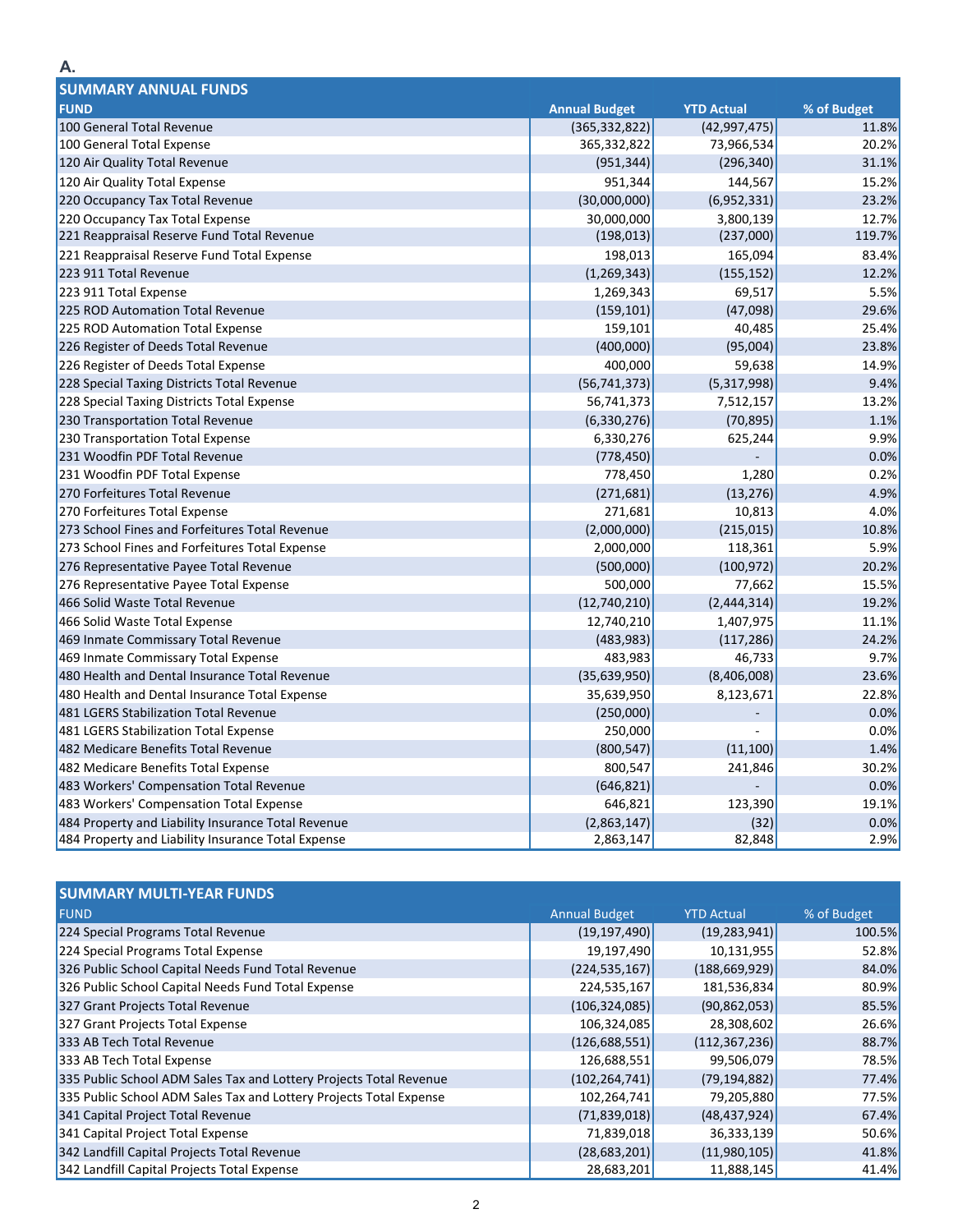#### **B. 1.GENERAL FUNDREVENUES BY CATEGORY Annual Budget YTD Actual % of Budget Prior Year Actual**Ad Valoremm Taxes 25,504,593 23,296,662 233,296,662 28,807,097 28,807,097 25,304,593 Local Option Sales Tax 36,344,931 (0) 0.0% 0 Restricted Intergovernmental 13.4% 7,300,509 and the stricted Intergovernmental 13.4% 7,300,509 Unrestricted Intergovernmental 625,000 0.0% -Other Taxes andd Licenses 8,286,000 2,813,119 34.0% 34.0% 1,723,083 1,723,083 1,723,083 1,723,083 Permits and Fees 4,707,000 1,390,984 29.6% 1,070,358 Sales and Services 18,329,982 2,516,664 13.7% 2,513,408 Sale of Assets/Investment Earnings/Misc. Revenue/Interest 1,8201,750 1,821,750 1,326,745 1,326,745 72.8% 1,586,384 Interfund Transfer Revenue 5,025,346 25,345 0.5% ‐ **Bond Proceeds**  Proceeds ‐ ‐ 0.0% ‐ Appropriated Fund Balance 11,211,692 **11,211,692 • 11,211,692 • 11,211,692 • 12,00%** • 12,00%

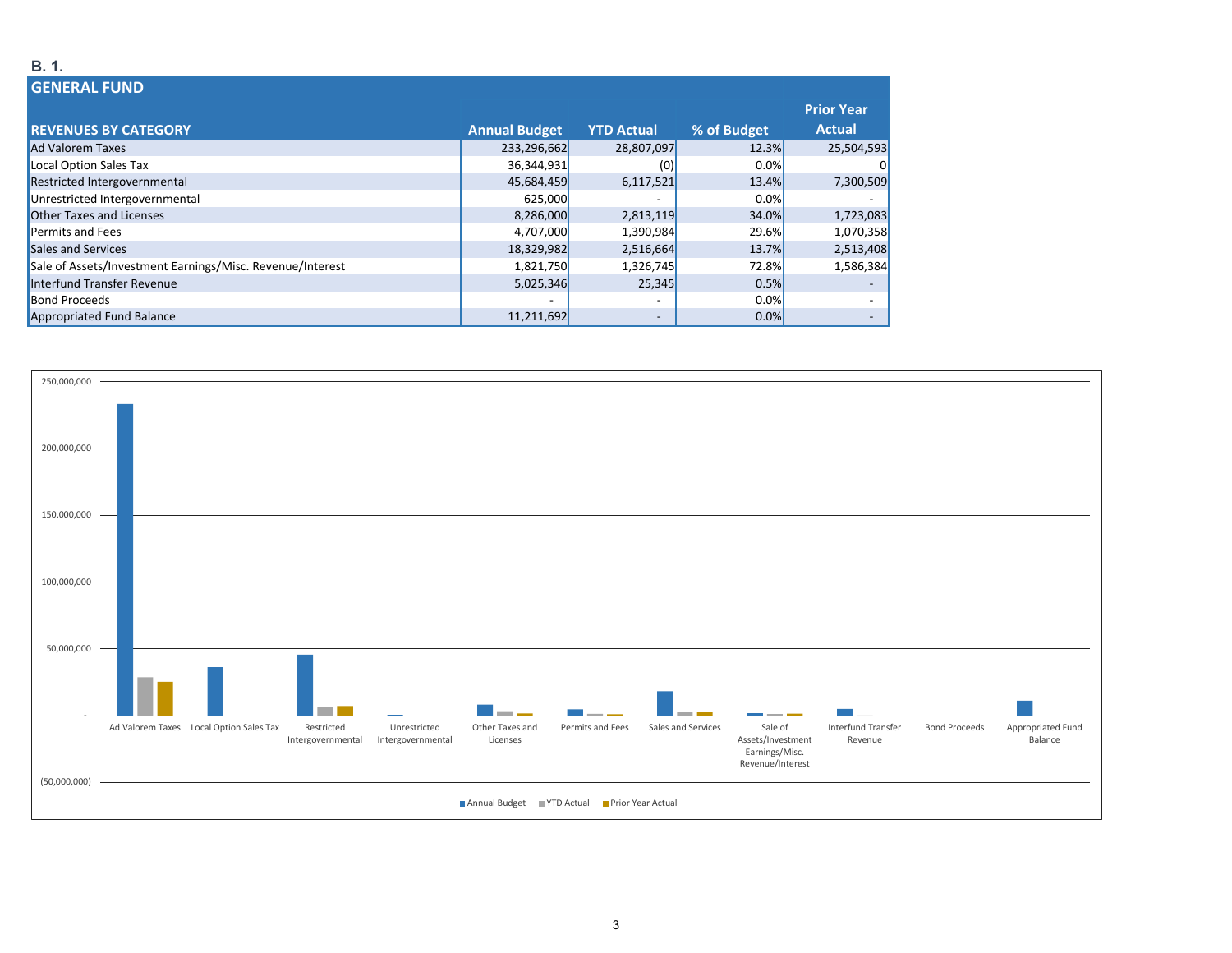### **B. 2.**

| <b>GENERAL FUND</b>                     |                      |                   |             |                   |
|-----------------------------------------|----------------------|-------------------|-------------|-------------------|
|                                         |                      |                   |             | <b>Prior Year</b> |
| <b>EXPENDITURE BY FUNCTION</b>          | <b>Annual Budget</b> | <b>YTD Actual</b> | % of Budget | <b>Actual</b>     |
| General Government                      | 56,120,287           | 10,852,424        | 19.3%       | 9,286,631         |
| <b>Public Safety</b>                    | 73,224,638           | 13,159,387        | 18.0%       | 12,339,492        |
| Economic & Physical Development         | 11,411,407           | 1,238,057         | 10.8%       | 1,020,125         |
| <b>Human Services</b>                   | 91,526,219           | 17,843,230        | 19.5%       | 16,820,015        |
| Cultural and Recreational               | 8,731,599            | 1,658,391         | 19.0%       | 1,441,397         |
| Education                               | 96,877,153           | 23,434,692        | 24.2%       | 23,385,735        |
| <b>Other Financing Sources and Uses</b> | 7,052,714            | 5,416,133         | 76.8%       | 3,315,785         |
| $\blacksquare$                          | 20,388,805           | 364,220           | 1.8%        | 355,431           |

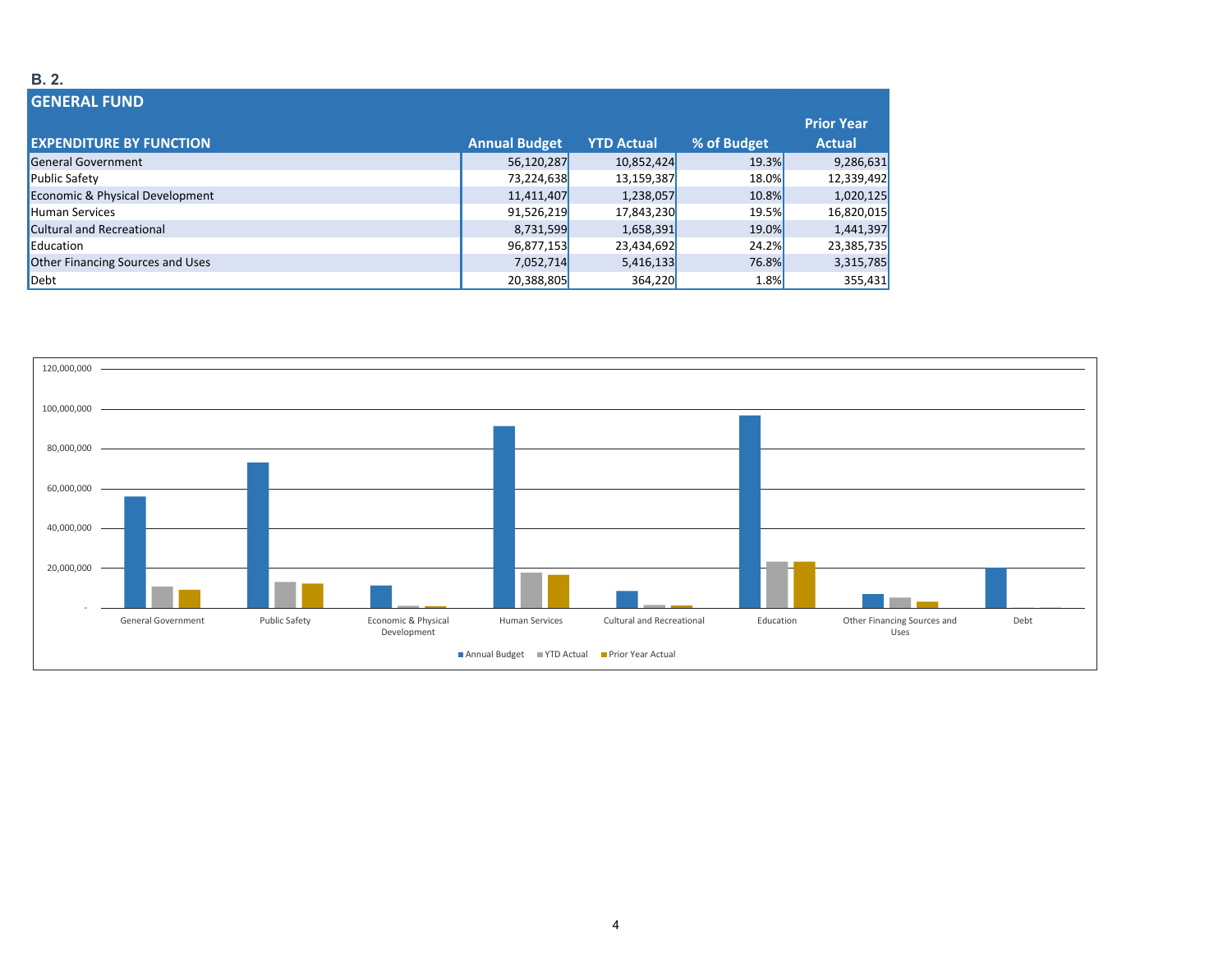### **B. 3.**

| <b>GENERAL FUND</b>            |                      |                   |             |                   |
|--------------------------------|----------------------|-------------------|-------------|-------------------|
|                                |                      |                   |             | <b>Prior Year</b> |
| <b>EXPENDITURE BY CATEGORY</b> | <b>Annual Budget</b> | <b>YTD Actual</b> | % of Budget | <b>Actual</b>     |
| Salaries And Benefits          | 154,962,651          | 29,252,256        | 18.9%       | 28,650,401        |
| Operating Expenditures         | 56,370,619           | 10,423,678        | 18.5%       | 8,315,499         |
| <b>Program Support</b>         | 122,677,365          | 27,879,903        | 22.7%       | 27,327,494        |
| Contingency                    | 1,000,000            | <b>.</b>          | 0.0%        |                   |
| Capital Outlay                 | 2,880,668            | 630,345           | 21.9%       |                   |
| Debt Service                   | 20,388,805           | 364,220           | 1.8%        | 355,431           |
| Transfers And Other Financing  | 7,052,714            | 5,416,133         | 76.8%       | 3,315,785         |

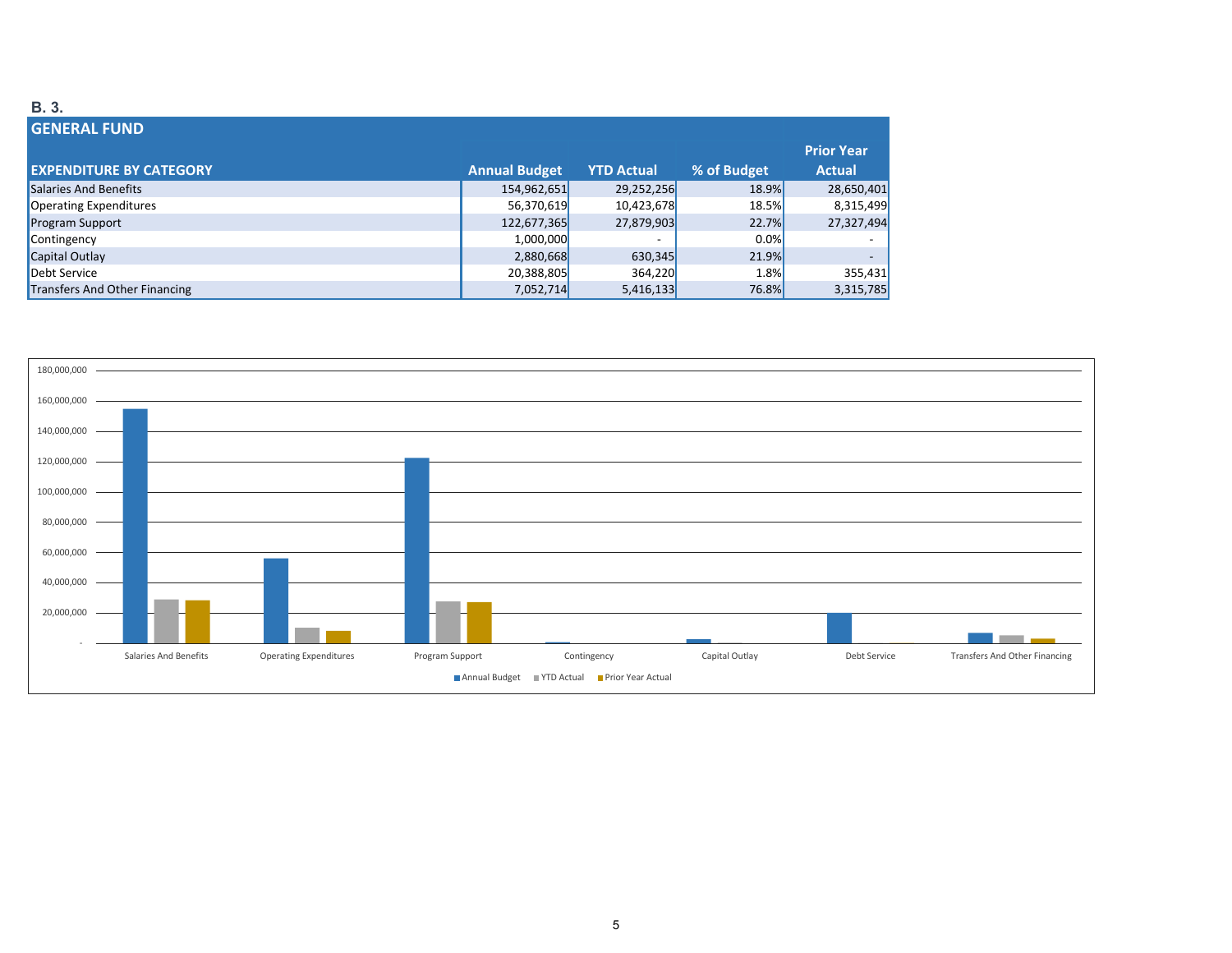#### **C. 1.SOLID WASTE FUND REVENUES BY CATEGORY Annual Budget YTD Actual % of Budget Prior Year Actual** Sales and Services 10,495,248 2,401,923 22.9% 2,925,685 Miscellaneous Revenuee 95,000 38,719 40.8% 46,327 Permits and Fees 18,100 2,400 13.3% 2,000 Other Taxes and Licenses 578,816 ‐ 0.0% ‐ Sale of Assets of Assets ‐ ‐ 0.0% ‐ Investment Earnings Earnings ‐ 1,273 0.0% 1,549 Interfund Transfer Revenue ‐ ‐ 0.0% $0.0\%$ Appropriated Fund Balance **1,553,046 1,553,046 1,553,046 1,000 • 1,553,046 1,000 • 1,000 • 1,000 • 1,000 • 1,000 • 1,000 • 1,000 • 1,000 • 1,000 • 1,000 • 1,000 • 1,000 • 1,000 • 1,000 • 1,000 • 1,000 • 1,000 • 1,0**

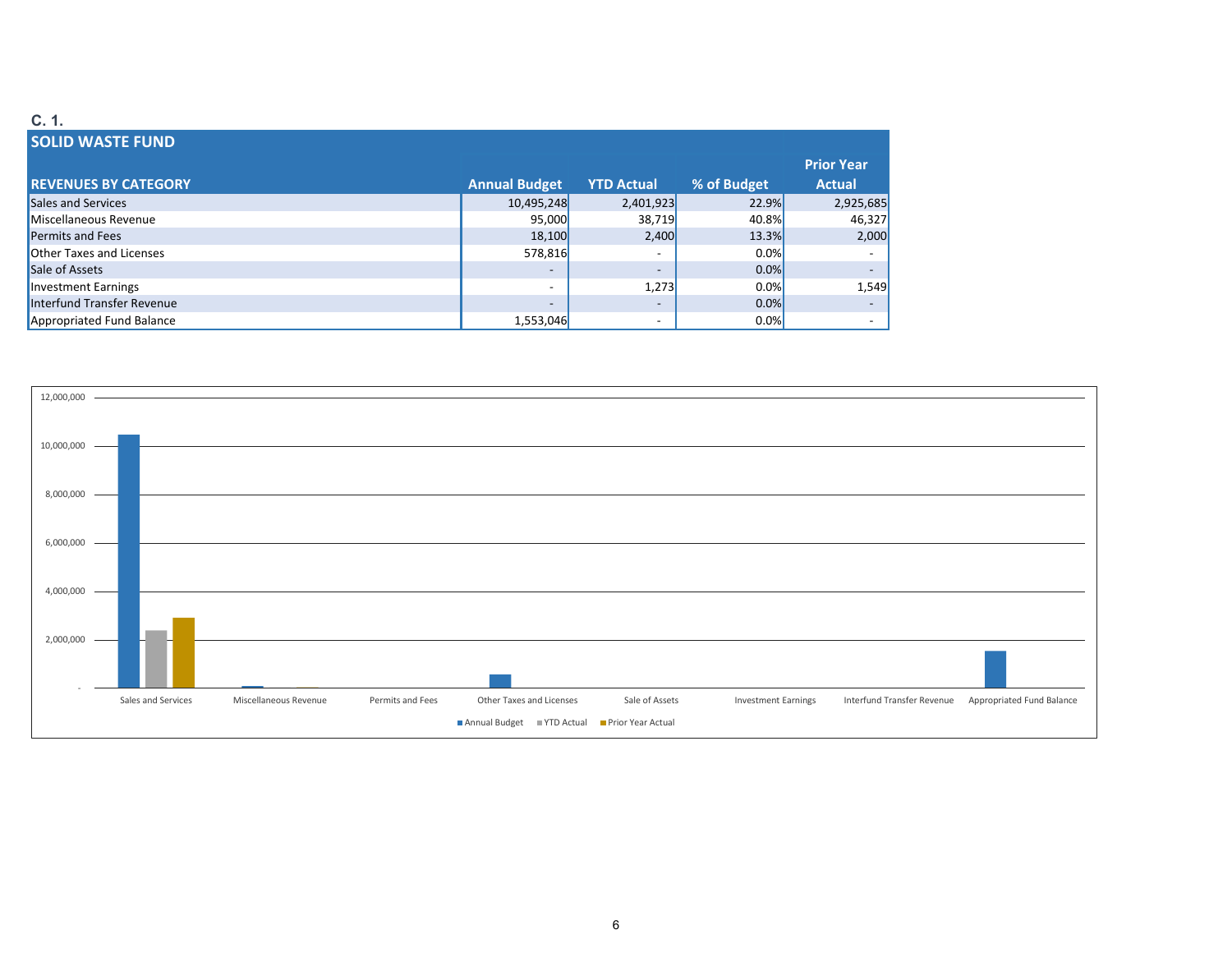### **C. 2.**

| <b>SOLID WASTE FUND</b>        |                      |                          |             |                   |
|--------------------------------|----------------------|--------------------------|-------------|-------------------|
|                                |                      |                          |             | <b>Prior Year</b> |
| <b>EXPENDITURE BY CATEGORY</b> | <b>Annual Budget</b> | <b>YTD Actual</b>        | % of Budget | <b>Actual</b>     |
| Salaries And Benefits          | 3,514,938            | 666,835                  | 19.0%       | 631,085           |
| Operating Expenditures         | 6,991,527            | 740,554                  | 10.6%       | 859,690           |
| Capital Outlay                 | 506,895              | 507                      | 0.1%        |                   |
| Debt Service                   | 331,850              | 80                       | $0.0\%$     |                   |
| Transfers and Other Financing  | 1,395,000            | $\overline{\phantom{0}}$ | 0.0%        | 55,000            |

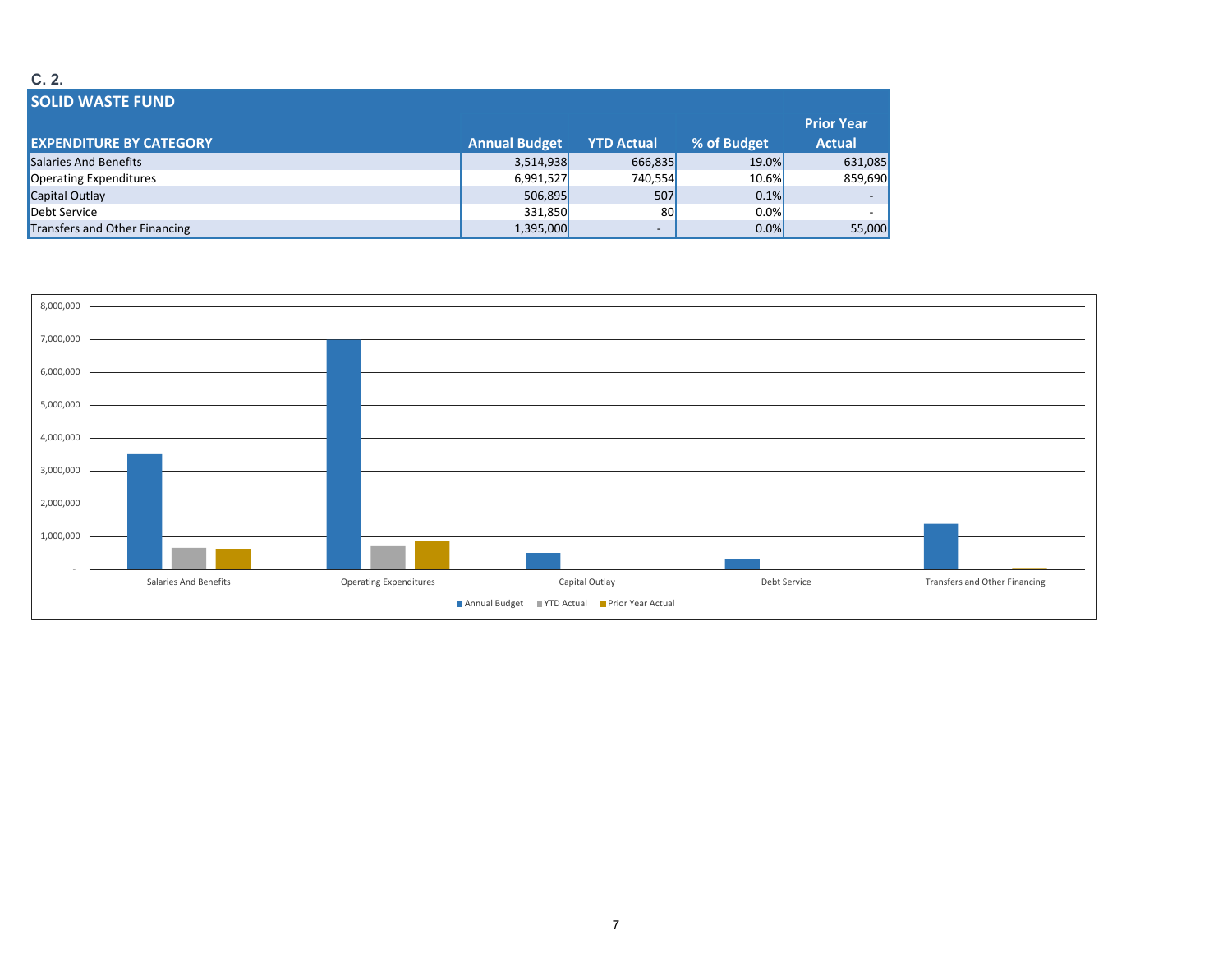#### **D.**

| <b>COUNTY CAPITAL PROJECTS - FY2021 APPROVED</b> |                      |                          |                          |               |
|--------------------------------------------------|----------------------|--------------------------|--------------------------|---------------|
| <b>EXPENDITURE BY CATEGORY</b>                   | <b>FY2021 Budget</b> | <b>YTD Actual</b>        | <b>LTD Actual</b>        | % of Expended |
| <b>FY20 Fleet and General Services Complex</b>   | 8,380,000            |                          | 48,700                   | 0.6%          |
| FY22 40 Coxe Interior Renovation                 | 1,213,615            |                          |                          | 0.0%          |
| FY22 Administration Building Envelope Repair     | 2,458,869            |                          | $\overline{\phantom{a}}$ | 0.0%          |
| FY22 BAS System for Detention Center             | 174,052              |                          | $\overline{\phantom{0}}$ | 0.0%          |
| FY22 Boat Launch at Lake Julian Park             | 40,000               | 104                      | 104                      | 0.3%          |
| FY22 Buncombe County Sports Park Dog Park        | 80,500               | 8,800                    | 8,800                    | 10.9%         |
| <b>FY22 Lake Julian Bathroom Additions</b>       | 674,160              |                          | $\overline{\phantom{0}}$ | 0.0%          |
| FY22 Lake Julian Paddle Boat Replacement         | 88,000               |                          | -                        | 0.0%          |
| FY22 New Restroom Facility for Sports Park       | 159,000              |                          | $\overline{\phantom{0}}$ | 0.0%          |
| FY22 Owen Park Playground Upgrade                | 125,249              |                          | $\overline{\phantom{0}}$ | 0.0%          |
| FY22 Planning for Forward Facing Building        | 200,000              |                          | $\overline{\phantom{a}}$ | 0.0%          |
| <b>FY22 Solar Panel Installation Phase 2</b>     | 400,000              | $\overline{\phantom{a}}$ | $\overline{\phantom{0}}$ | 0.0%          |
| Sidewalks - General                              | 207,000              |                          |                          | 0.0%          |
| <b>Woodfin Greenway</b>                          | 2,460,000            | 20,492                   | 141,731                  | 5.8%          |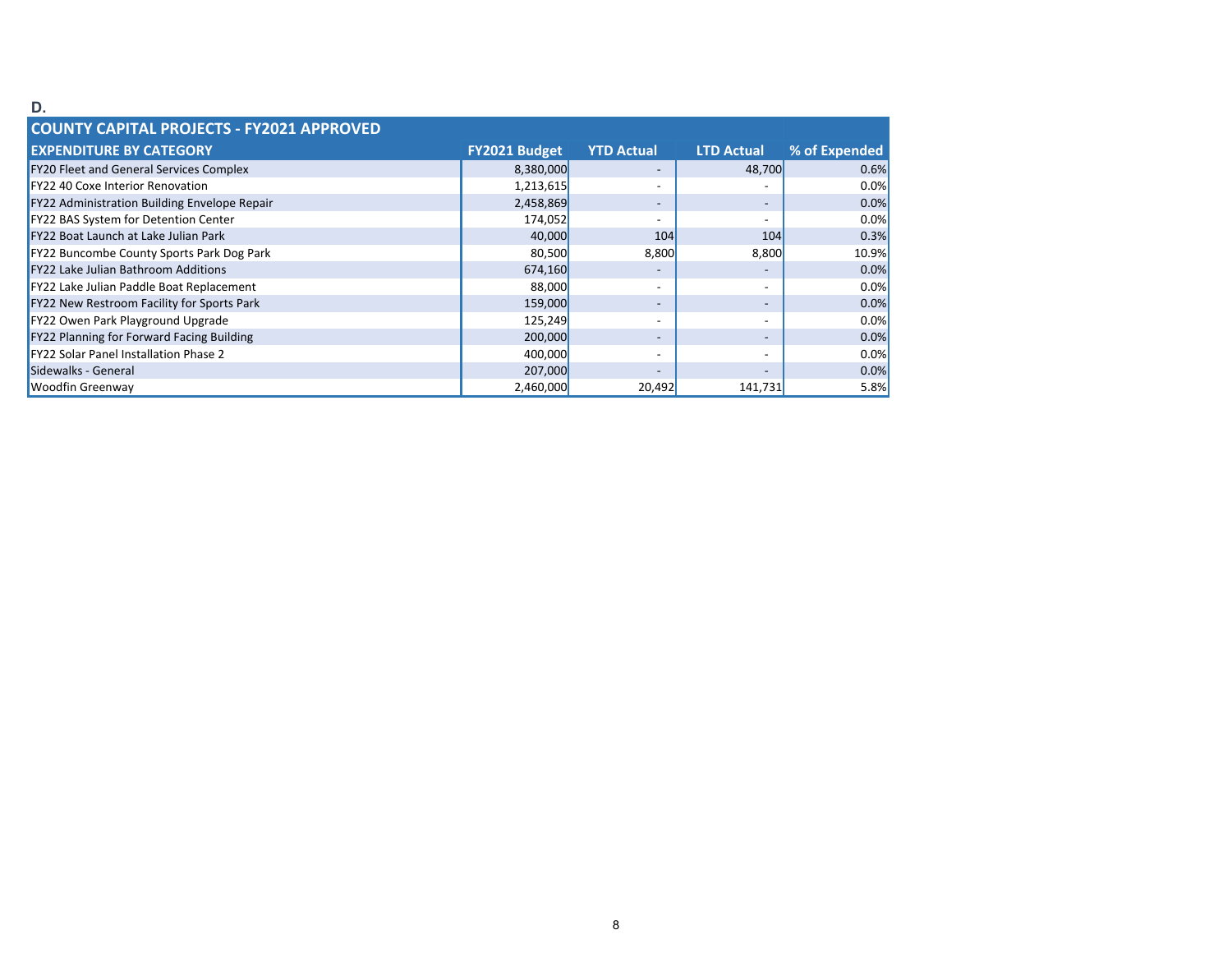| <b>INVESTMENT HOLDINGS 06/30/2021</b> |                   |                     |                 |                      |
|---------------------------------------|-------------------|---------------------|-----------------|----------------------|
| <b>INVESTMENT DESCRIPTION</b>         | <b>Par Amount</b> | <b>Market Value</b> | <b>Maturity</b> | <b>Interest Rate</b> |
| NCCMT Government Portfolio            | 137,722,802       | 137,722,802         | N/A             | 0.0100%              |
| North Carolina Investment Pool (NCIP) | 20,075,522        | 20,075,522          | N/A             | 0.1000%              |
| <b>FHLMC</b>                          | 1,000,000         | 999,563             | 8/24/2023       | 0.2500%              |
| <b>FHLMC</b>                          | 780,000           | 776,999             | 10/16/2023      | 0.1250%              |
| <b>FHLMC</b>                          | 1,000,000         | 999,446             | 11/6/2023       | 0.2500%              |
| FNMA                                  | 800,000           | 799,014             | 11/27/2023      | 0.2500%              |
| <b>FHLMC</b>                          | 1,000,000         | 997,799             | 12/4/2023       | 0.2500%              |
| Commercial Paper Toyota Motor Credit  | 1,000,000         | 999,957             | 10/8/2021       | 0.2200%              |
| US Treasury                           | 1,000,000         | 998,359             | 5/31/2023       | 0.1250%              |
| US Treasury                           | 1,000,000         | 1,000,234           | 6/15/2023       | 0.2500%              |
| US Treasury                           | 1,000,000         | 997,891             | 7/15/2023       | 0.1250%              |
| US Treasury                           | 1,000,000         | 997,422             | 8/15/2023       | 0.1250%              |
| US Treasury                           | 1,000,000         | 996,914             | 9/15/2023       | 0.1250%              |
| US Treasury                           | 1,000,000         | 996,406             | 10/15/2023      | 0.1250%              |
| US Treasury                           | 1,000,000         | 995,234             | 12/15/2023      | 0.1250%              |
| US Treasury                           | 1,000,000         | 994,570             | 1/15/2024       | 0.1250%              |
| US Treasury                           | 1,000,000         | 994,219             | 2/15/2024       | 0.1250%              |
| US Treasury                           | 1,000,000         | 996,445             | 3/15/2024       | 0.2500%              |
| US Treasury                           | 1,000,000         | 995,039             | 5/15/2024       | 0.2500%              |
| US Treasury                           | 1,000,000         | 994,297             | 6/15/2024       | 0.2500%              |
| US Treasury                           | 1,000,000         | 996,250             | 8/15/2024       | 0.3750%              |
|                                       |                   |                     |                 |                      |

**E**



9